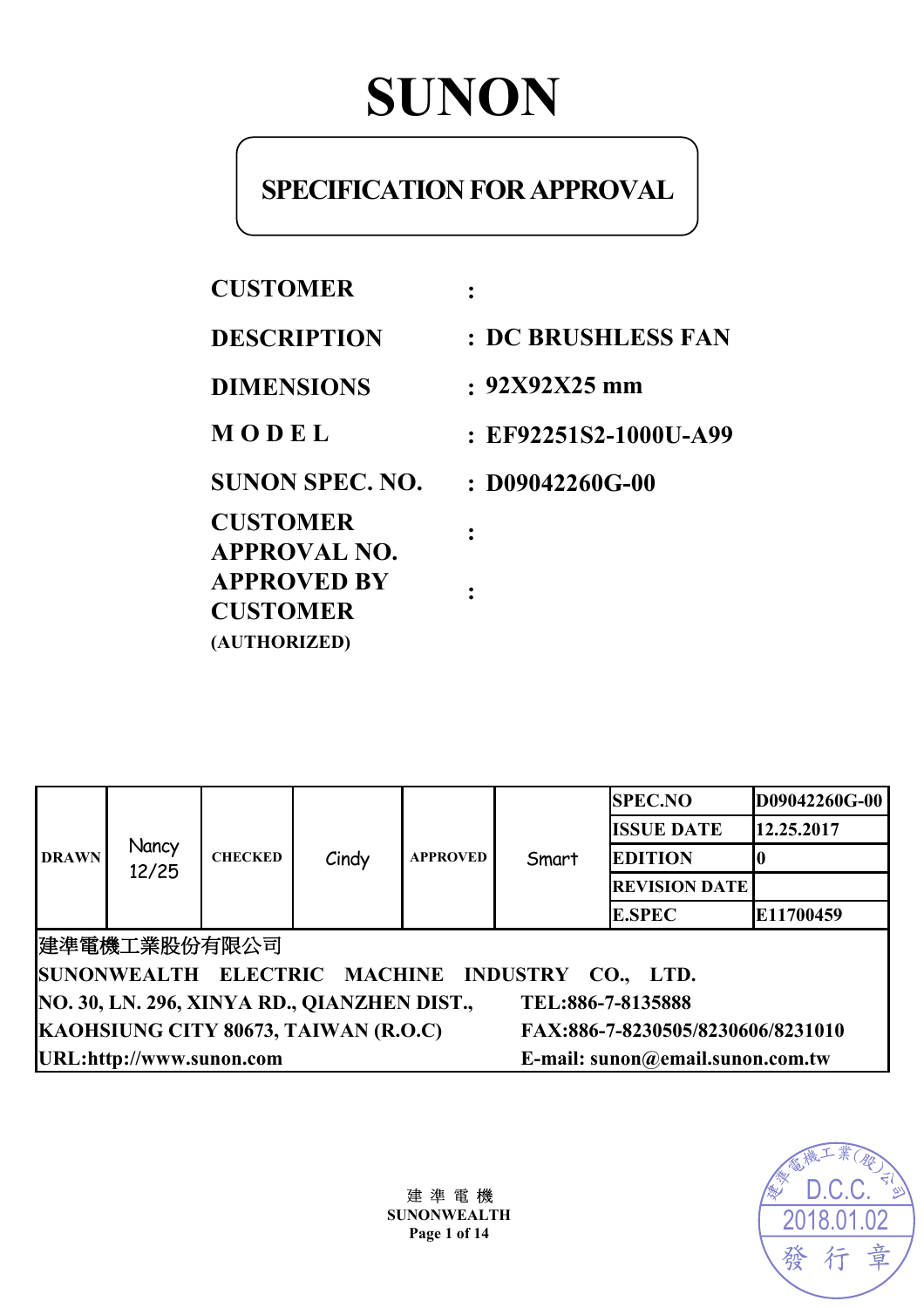# **I. MODEL NUMBERING SYSTEM**



| $01 - 09$ | $01 - 09$ | $A0 \sim A9$ | $100 - 109$ | $K0-K9$        | $200 - 209$ | $V0-V9$        | $300 - 309$ |
|-----------|-----------|--------------|-------------|----------------|-------------|----------------|-------------|
| $10 - 19$ | $10 - 19$ | $B0\sim B9$  | $110 - 119$ | $L0$ ~ $L9$    | $210 - 219$ | $W0-W9$        | $310 - 319$ |
| $20 - 29$ | $20 - 29$ | $C0-C9$      | $120 - 129$ | M0~M9          | $220 - 229$ | X0~X9          | $320 - 329$ |
| $30 - 39$ | $30 - 39$ | $D0 \sim D9$ | $130 - 139$ | N0~N9          | $230 - 239$ | Y0~Y9          | $330 - 339$ |
| $40 - 49$ | $40 - 49$ | $E0 \sim E9$ | $140 - 149$ | $P_0 \sim P_9$ | $240 - 249$ | $Z_0 \sim Z_9$ | $340 - 349$ |
| $50 - 59$ | $50 - 59$ | $F0-F9$      | $150 - 159$ | $Q0 - Q9$      | $250 - 259$ |                |             |
| $60 - 69$ | $60 - 69$ | $G0 \sim G9$ | $160 - 169$ | R0~R9          | $260 - 269$ |                |             |
| $70 - 79$ | $70 - 79$ | H0~H9        | $170 - 179$ | $S0-S9$        | $270 - 279$ |                |             |
| $80 - 89$ | $80 - 89$ | I0~I9        | $180 - 189$ | T0~T9          | 280~289     |                |             |
| $90 - 99$ | $90 - 99$ | J0~J9        | $190 - 199$ | $U0-V9$        | $290 - 299$ |                |             |



建 準 電 機 **SUNONWEALTH Page 2 of 14**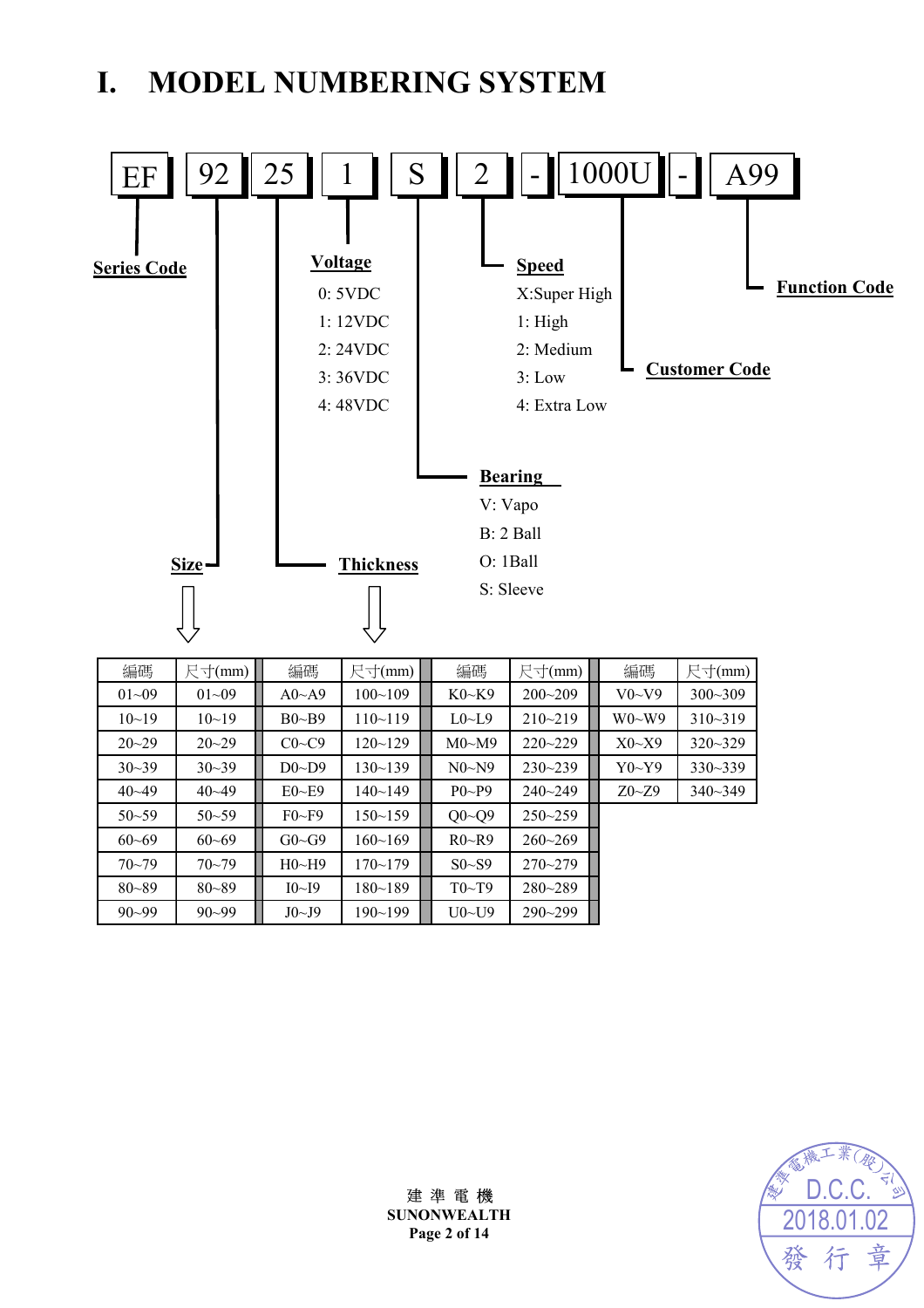# **II. SPECIFICATION**

# **1. MECHANICAL CHARACTERISTIC**

| <b>MOTOR DESIGN</b>           | <b>Brushless DC motor.</b>                       |
|-------------------------------|--------------------------------------------------|
| <b>BEARING SYSTEM</b>         | Lubricated sleeve bearing system                 |
| <b>DIMENSIONS</b>             | See Page 6                                       |
| <b>MATERIALS OF FRAME</b>     | Thermoplastic PBT of UL 94V-0                    |
| <b>MATERIALS OF FAN BLADE</b> | Thermoplastic PBT of UL 94V-0                    |
| <b>DIRECTION OF ROTATION</b>  | Counter-clockwise viewed from front of fan blade |
| <b>MOUNTING HOLES</b>         | Diameter 4.3 mm in 8 holes                       |
| <b>WEIGHT</b>                 | 92 g                                             |

# **2. ELECTRIC CHARACTERISTIC**

| <b>RATED VOLTAGE</b>               | <b>12 VDC</b>                       |
|------------------------------------|-------------------------------------|
| <b>RATED CURRENT</b>               | 110 mA / Max. 127 mA                |
| <b>RATED POWER CONSUMPTION</b>     | <b>1.32 WATTS / Max. 1.53 WATTS</b> |
| <b>SAFETY POWER CONSUMPTION</b>    | 1.53 WATTS                          |
| <b>OPERATING VOLTAGE RANGE</b>     | $4.5 - 13.8$ VDC                    |
| <b>STARTING VOLTAGE</b>            | 4.5 VDC (25 deg. C POWER ON/OFF)    |
| <b>OPERATING TEMPERATURE RANGE</b> | $-10$ to $+70$ deg. C               |
| <b>STORAGE TEMPERATURE RANGE</b>   | $-40$ to $+70$ deg. C               |

建 準 電 機 **SUNONWEALTH Page 3 of 14**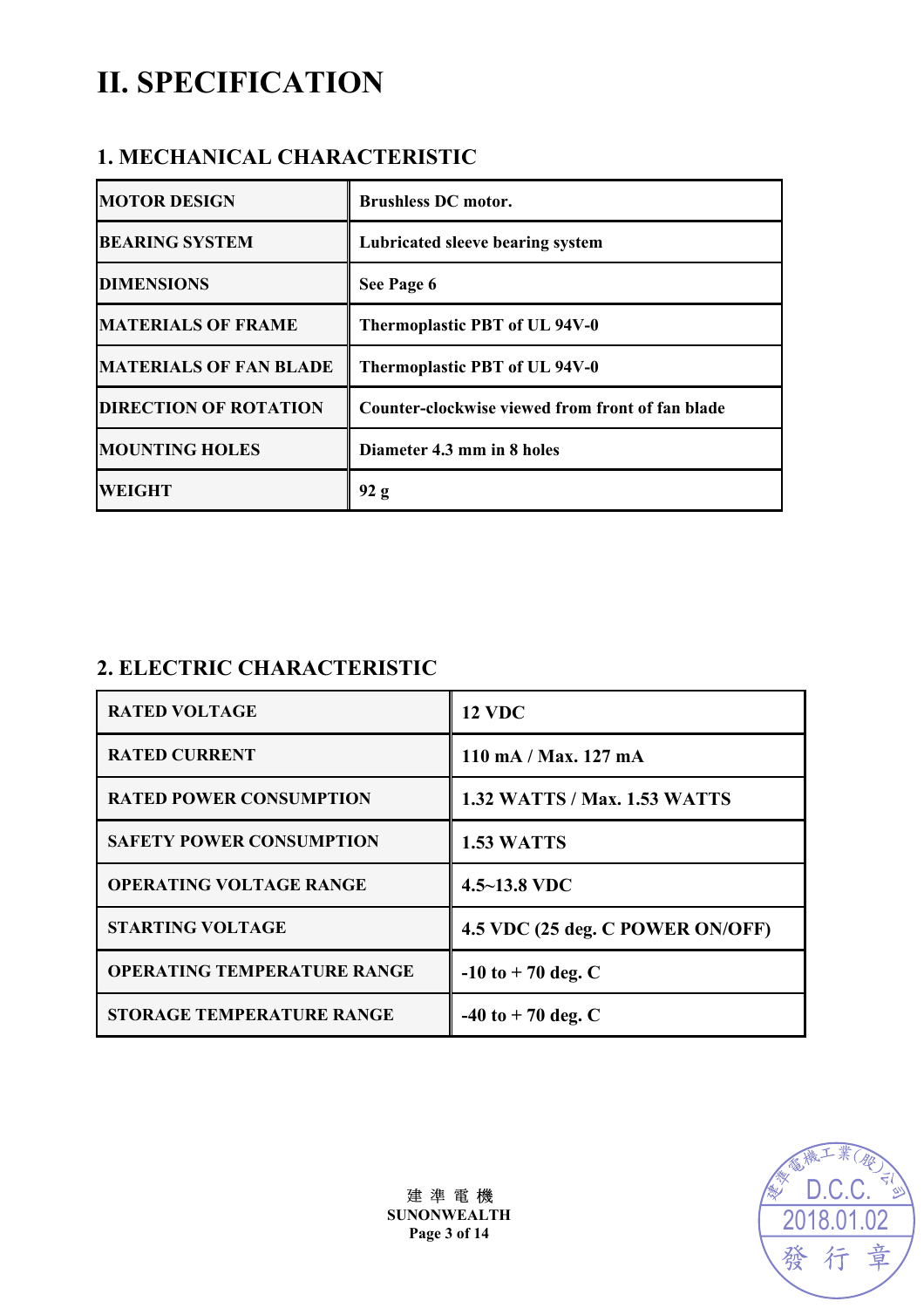# **3. PERFORMANCE CHARACTERISTIC**

| <b>RATED SPEED</b>                                     | 2700 RPM $\pm$ 10% at rated voltage                                                                                                                                                                                                                                                                                                                                   |
|--------------------------------------------------------|-----------------------------------------------------------------------------------------------------------------------------------------------------------------------------------------------------------------------------------------------------------------------------------------------------------------------------------------------------------------------|
| <b>AIR FLOW</b>                                        | <b>45 CFM</b>                                                                                                                                                                                                                                                                                                                                                         |
| <b>STATIC PRESSURE</b>                                 | $0.13$ Inch-H <sub>2</sub> O                                                                                                                                                                                                                                                                                                                                          |
| <b>ACOUSTIC NOISE</b>                                  | $32 \text{ dB}(A)$                                                                                                                                                                                                                                                                                                                                                    |
| <b>AIR FLOW V.S. PRESSURE</b>                          | See Page 5                                                                                                                                                                                                                                                                                                                                                            |
| <b>INSULATION CLASS</b>                                | <b>UL Class A</b>                                                                                                                                                                                                                                                                                                                                                     |
| <b>INSULATION RESISTANCE</b><br><b>PLASTIC HOUSING</b> | 10M ohm at 500 VDC between internal stator and<br>Lead wire $(+)$                                                                                                                                                                                                                                                                                                     |
| <b>DIELECTRIC STRENGTH</b>                             | Applied AC 500 V for one minute or AC 600 V for 2<br>Seconds between housing and lead wire (+)                                                                                                                                                                                                                                                                        |
| <b>LIFE EXPECTANCY</b>                                 | 35,000 hours at 40 deg. C, 65% humidity, 90% CL.                                                                                                                                                                                                                                                                                                                      |
| <b>PROTECTION</b>                                      | <b>ØAutomatic Restart</b><br>Note: In a situation where the fan is locked by an external<br>force while the electricity is on, an increase in coil<br>temperature will be prevented by temporarily turning off the<br>electrical power to the motor. The fan will automatically<br>restart when the locked rotor condition is released.<br>$\Box$ Polarity Protection |

### **4. SAFETY**

| <b>SAFETY</b> | T<br>∪∟ | $\bigcap R$ | <b>THV</b> |  |
|---------------|---------|-------------|------------|--|
| NO.           | E77551  | E77551      |            |  |

建 準 電 機 **SUNONWEALTH Page 4 of 14**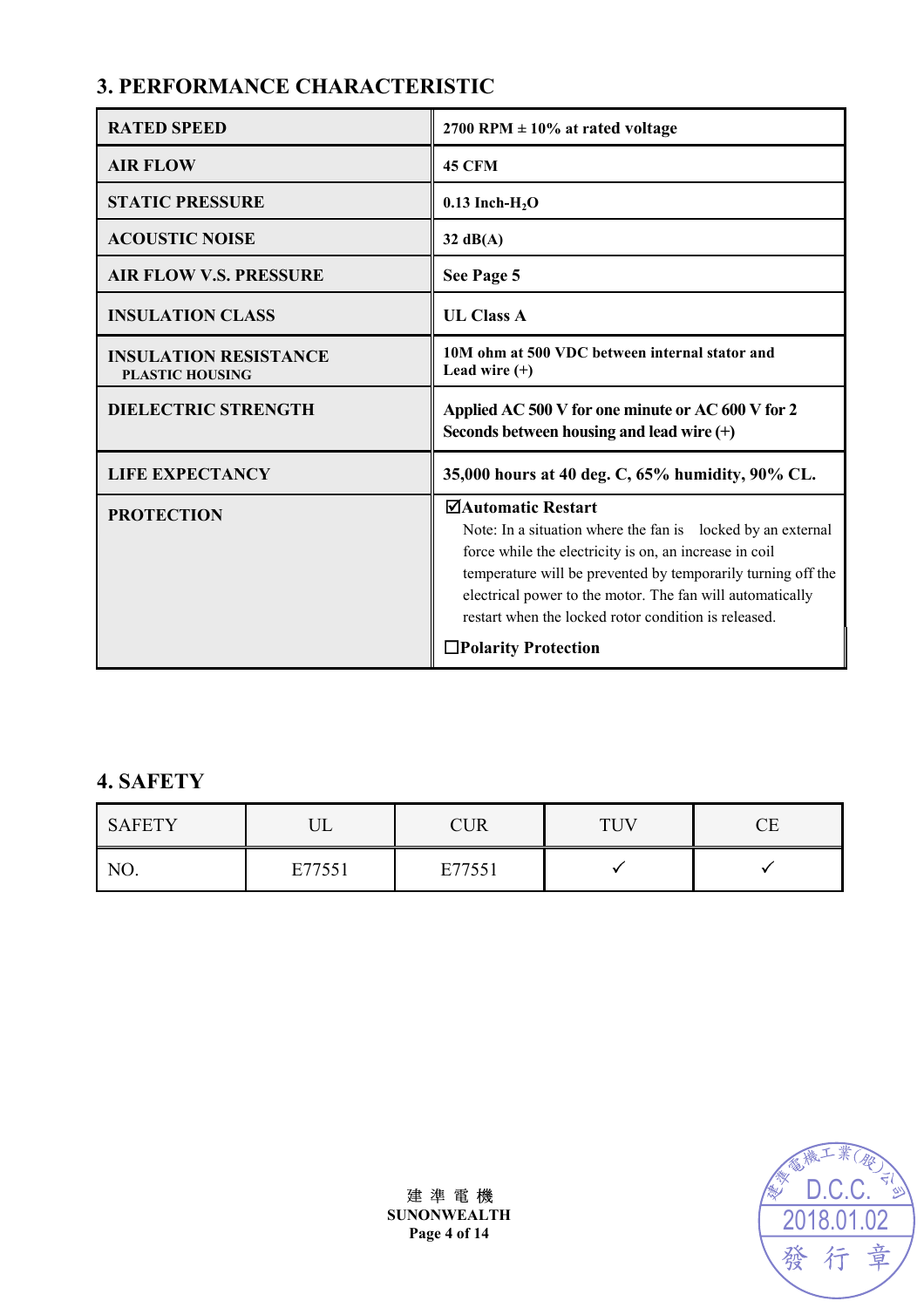# **AIR FLOW & STATIC PRESSURE CURVE**



建 準 電 機 **SUNONWEALTH Page 5 of 14** 

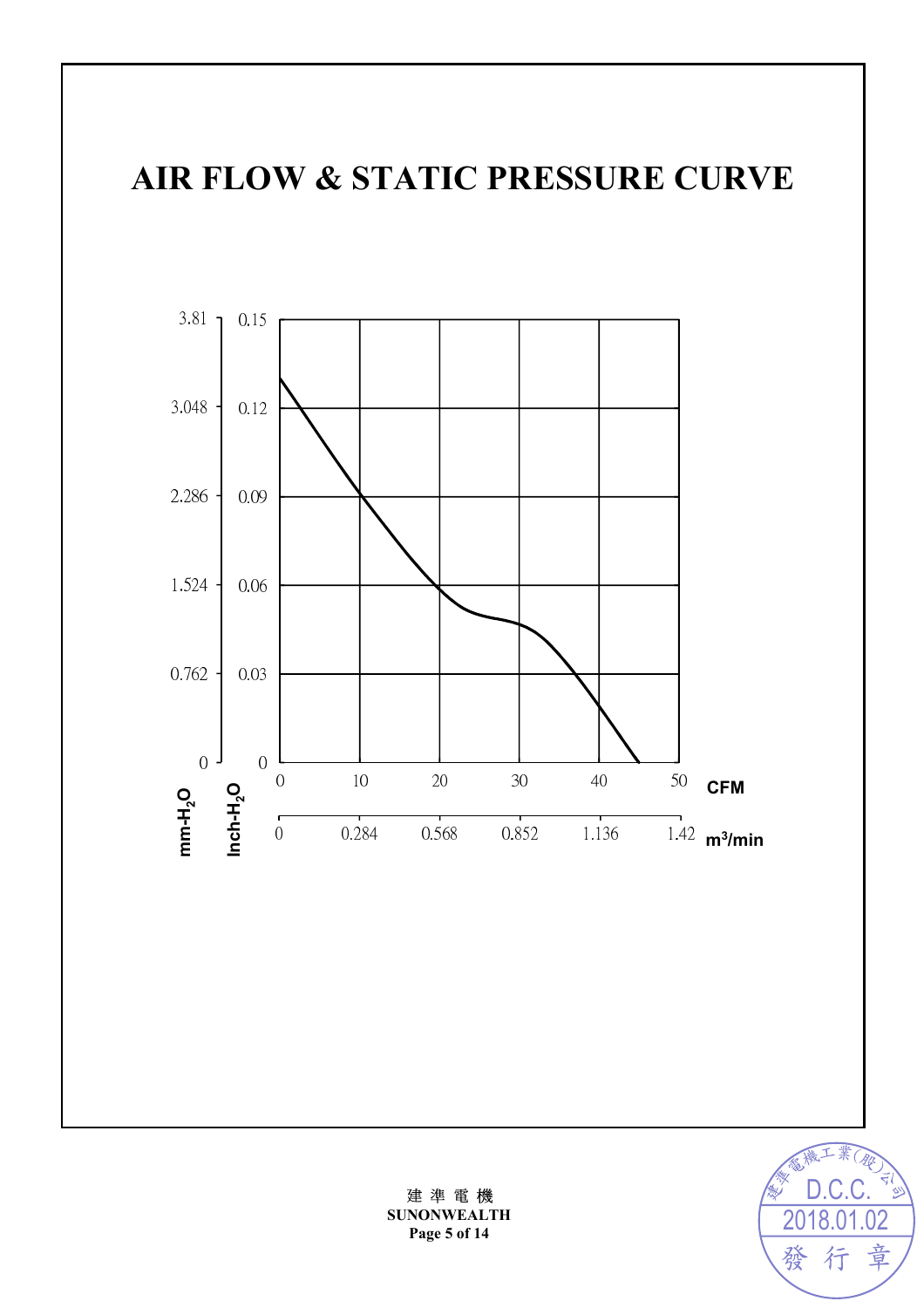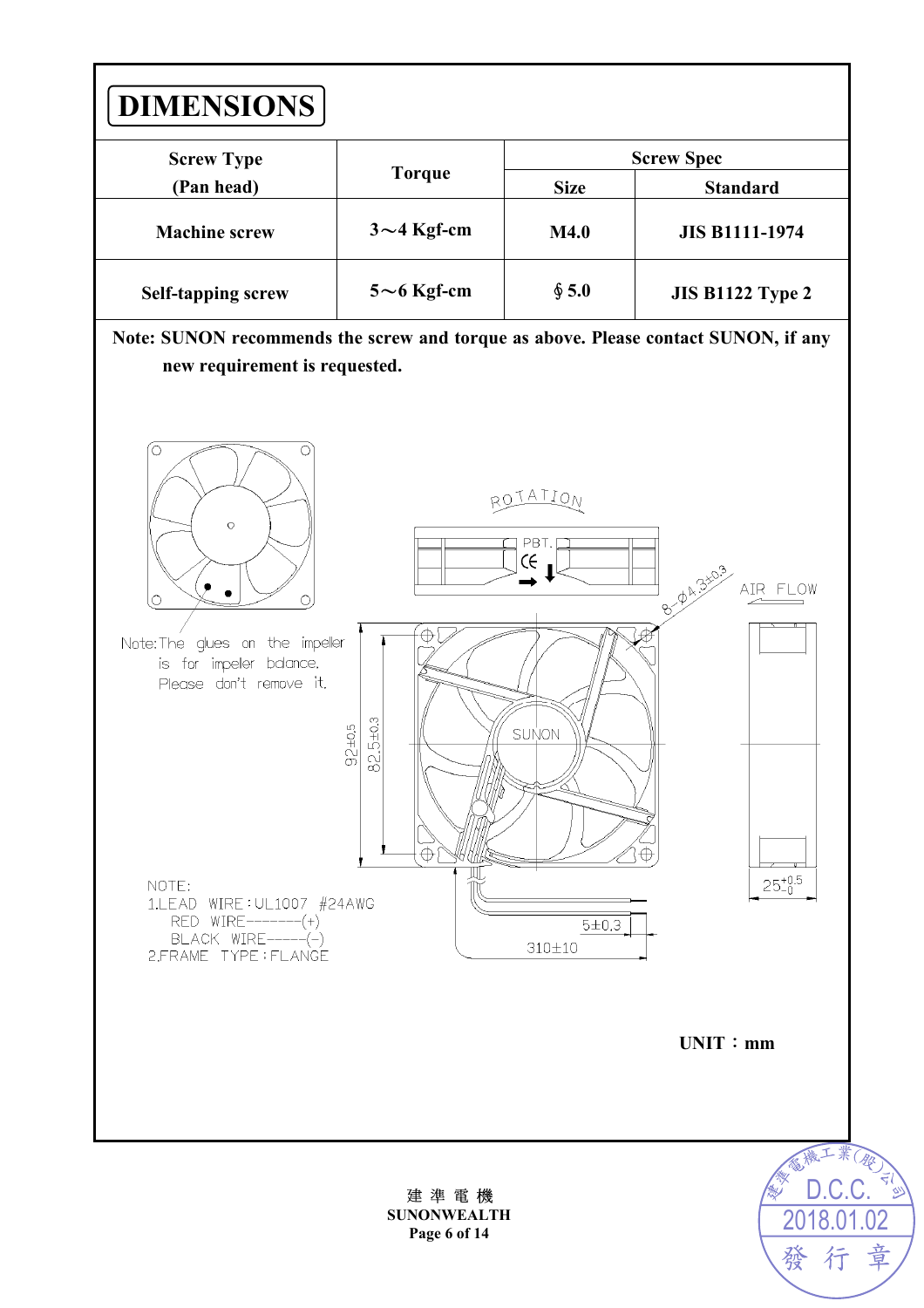



建 準 電 機 **SUNONWEALTH Page 7 of 14**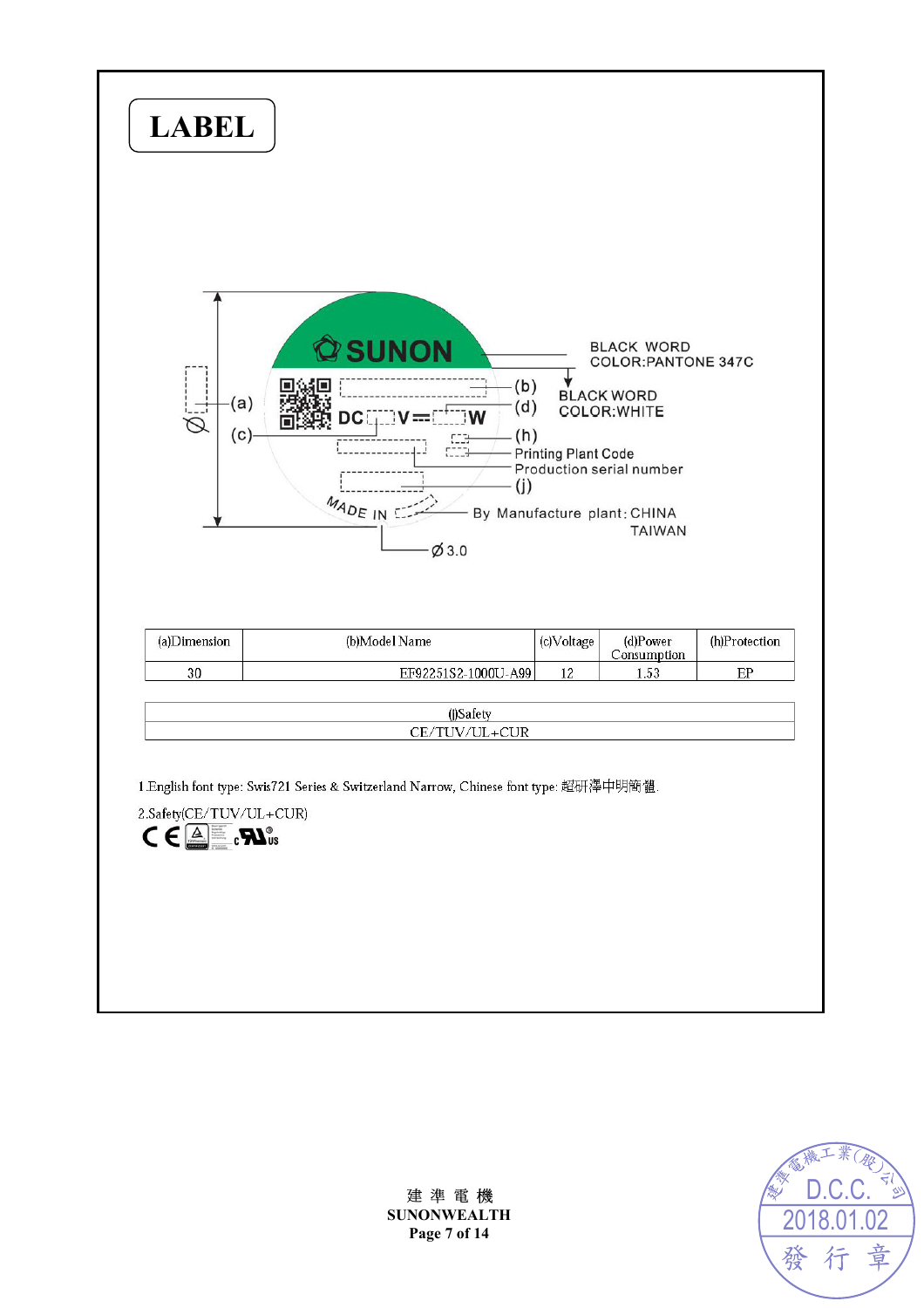# **III. OTHER SPECIFIED TESTING**

The following is a general description of certain tests that are performed on representative SUNON fans. Nothing in this document is intended to suggest that these tests are performed on every model of SUNON fan. Moreover, the descriptions that follow each test are meant only to provide a general explanation of each test. If you would like a more detailed explanation as to any test identified in this Section, SUNON can provide such an explanation upon request.

#### **1. DROP PROOF TEST**

Fans are packaged in a standard size shipping box and are dropped to the ground from certain heights and angles depending on the weight of the particular box.

#### **2. HUMIDITY PROOF TEST**

The fan is operated for 96 continuous hours in an environment with humidity of 90% to 95% RH at  $60^{\circ}$ C  $\pm$  2°C.

#### **3. VIBRATION PROOF TEST**

Vibration with an amplitude 2mm and a frequency of 5-55-5hz is applied in all 3 directions (X,Y,Z), in cycles of 1 hour each, for a total vibration time of 3hours.

#### **4. THERMAL CYCLING TEST**

The fan is operated in a testing chamber for 50 cycles. In each cycle, the temperature is gradually increased from -10°C to 70°C for 90 minutes, and subsequently operated at 70°C for 120 minutes. The temperature is then gradually decreased from 70°C to -10°C for 90 minutes, and subsequently operated at -10°C for 120 minutes.

#### **5. SHOCK PROOF TEST**

100G of force is applied in the 3 directions (X,Y, and Z) for 2 milliseconds each.

#### **6. LIFE EXPECTANCY**

The "Life Expectancy" of SUNON fans is determined in SUNON's reliability test laboratory by using temperature chambers. The "Life Expectancy" of this fan has not been evaluated for use in combination with any end application. Therefore, the Life Expectancy Test Reports (L10 and MTTF Report) that relate to this fan are only for reference.



建 準 電 機 **SUNONWEALTH Page 8 of 14**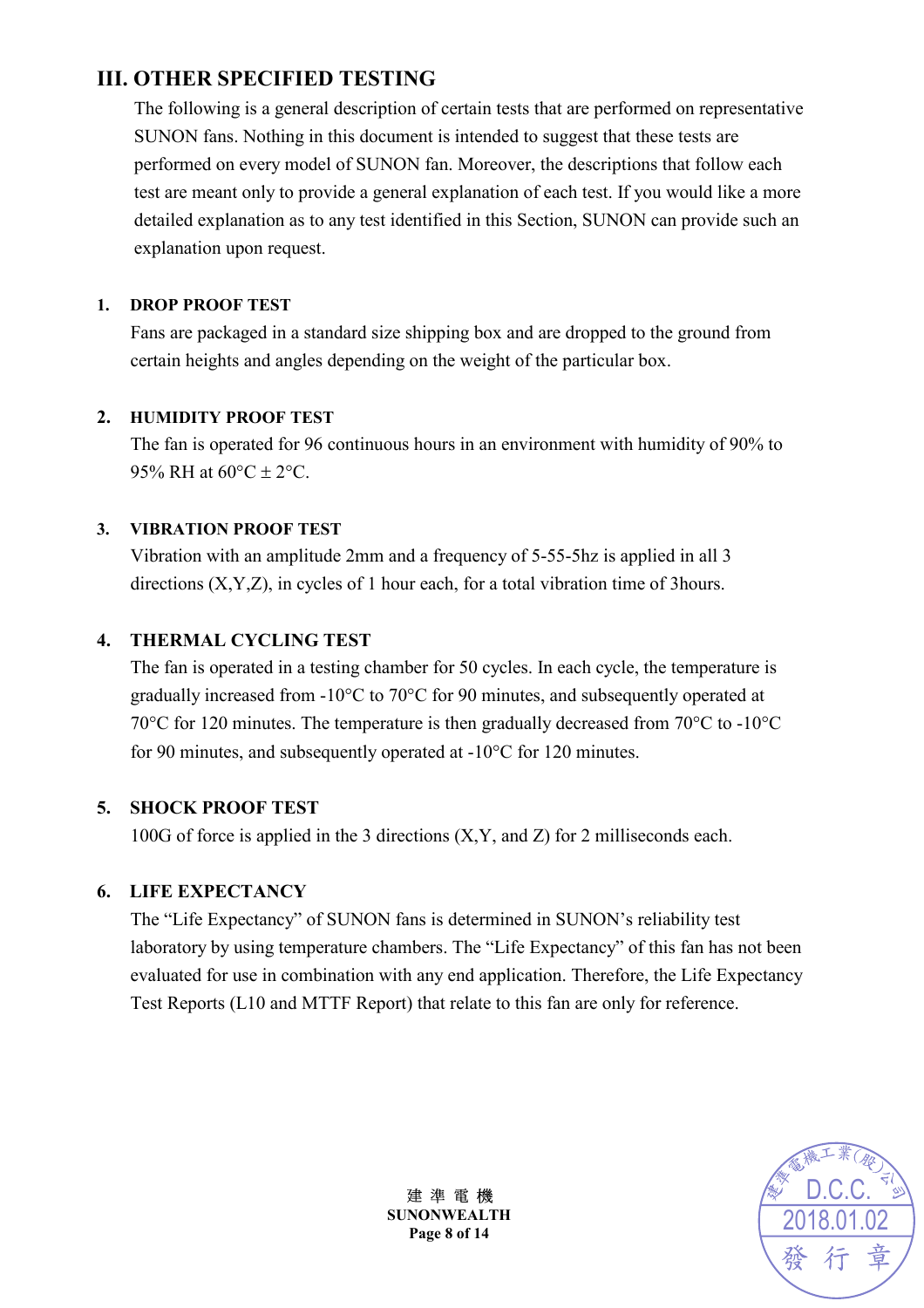# **IV. CHARACTERISTIC DEFINITION**

The following is a general description of certain tests that are performed on representative SUNON fans in order to determine the specifications of the fan**.** Nothing in this document is intended to suggest that these tests are performed on every model of SUNON fan. Moreover, the descriptions that follow each test are meant only to provide a general explanation of each test. If you would like a more detailed explanation as to any test identified in this Section, SUNON can provide such an explanation upon request.

#### **1. ACOUSTICAL NOISE**

Measured in a semi-anechoic chamber with background noise level below 15dB(A).



#### 1 METER FROM MICROPHONE TO FAN INTAKE

The fan is running in free air under shaft horizontal condition with the microphone at distance of one meter from the fan intake.

#### **2. INPUT POWER**

Measured after continuous 10 minute operation at rated voltage in clean air ( STATIC PRESSURE=0), and at ambient temperature of 25 degrees C under shaft horizontal condition.

#### **3. RATED CURRENT**

Measured after continuous 10 minute operation at rated voltage in clean air ( STATIC PRESSURE=0), and at ambient temperature of 25 degrees C under shaft horizontal condition.



建 準 電 機 **SUNONWEALTH Page 9 of 14**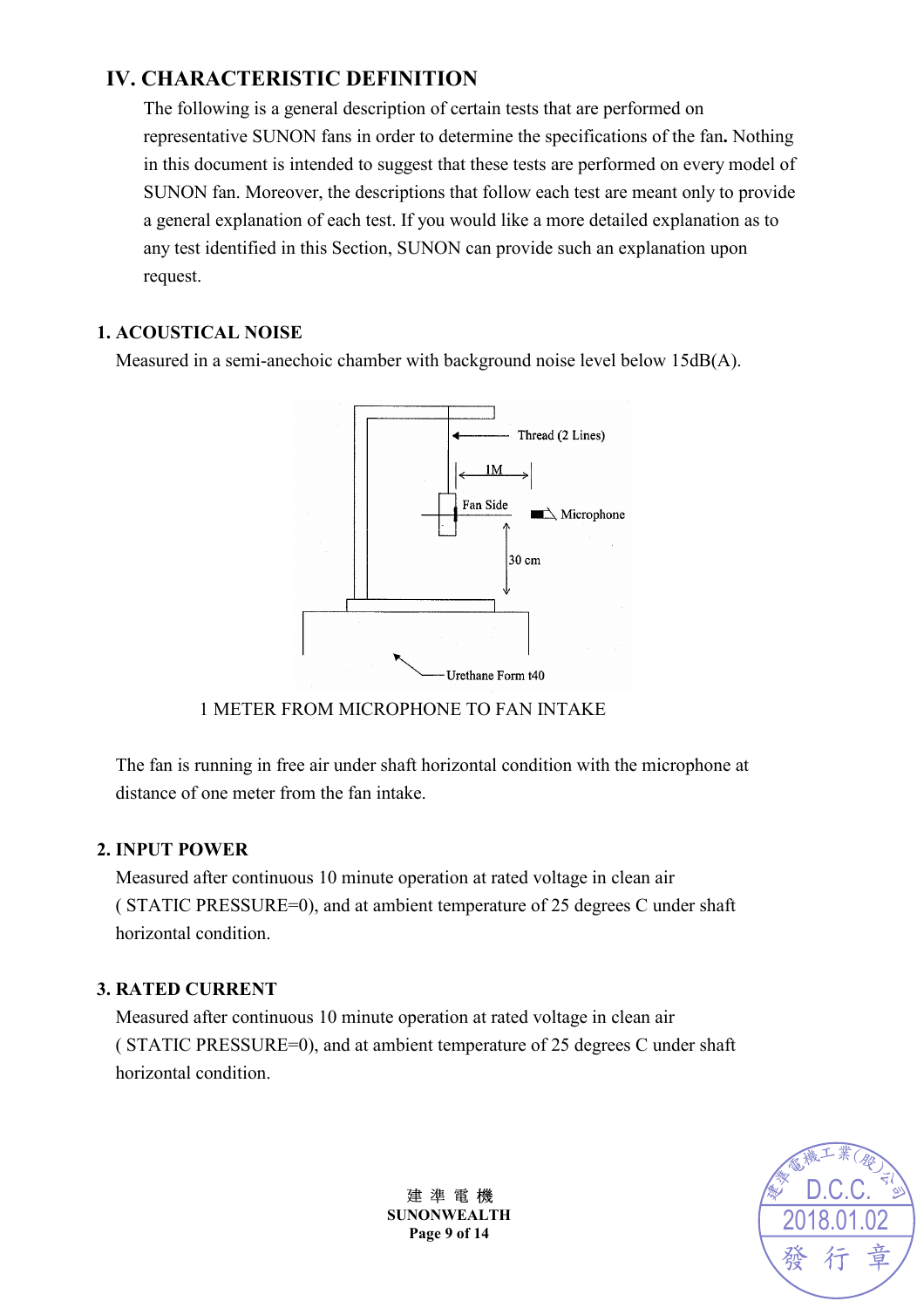#### **4. RATED SPEED**

Measured after continuous 10 minute operation at rated voltage in clean air ( STATIC PRESSURE=0), and at ambient temperature of 25 degrees C under shaft horizontal condition.

#### **5. STARTING VOLTAGE**

Measured the voltage which enables to start the fan in the clean air (static pressure  $= 0$ ) by switching on at the voltage under shaft horizontal condition. It is not at continuously increasing voltage adjustment.

#### **6. LOCKED ROTOR CURRENT**

Measured immediately after the fan blade is locked.

#### **7. AIR FLOW AND STATIC PRESSURE**

The performance specification of air flow and static pressure shown in this specification for approval is measured using the exhaust method. A double chamber is used in accordance with AMCA 210 standard or DIN 24163 specification . The values are recorded when the fan speed has stabilized at rated voltage.

#### **8. INSULATION RESISTANCE**

- 1. PLASTIC HOUSING:
	- (1) Measured between internal stator and lead wire(+).
	- (2) Measured between housing and lead wire(+).

#### 2. ALUMINIUM HOUSING:

Measured between internal stator and lead wire(+).

#### **9. DIELECTRIC STRENGTH**

Measure between housing and lead wire(+).



建 準 電 機 **SUNONWEALTH Page 10 of 14**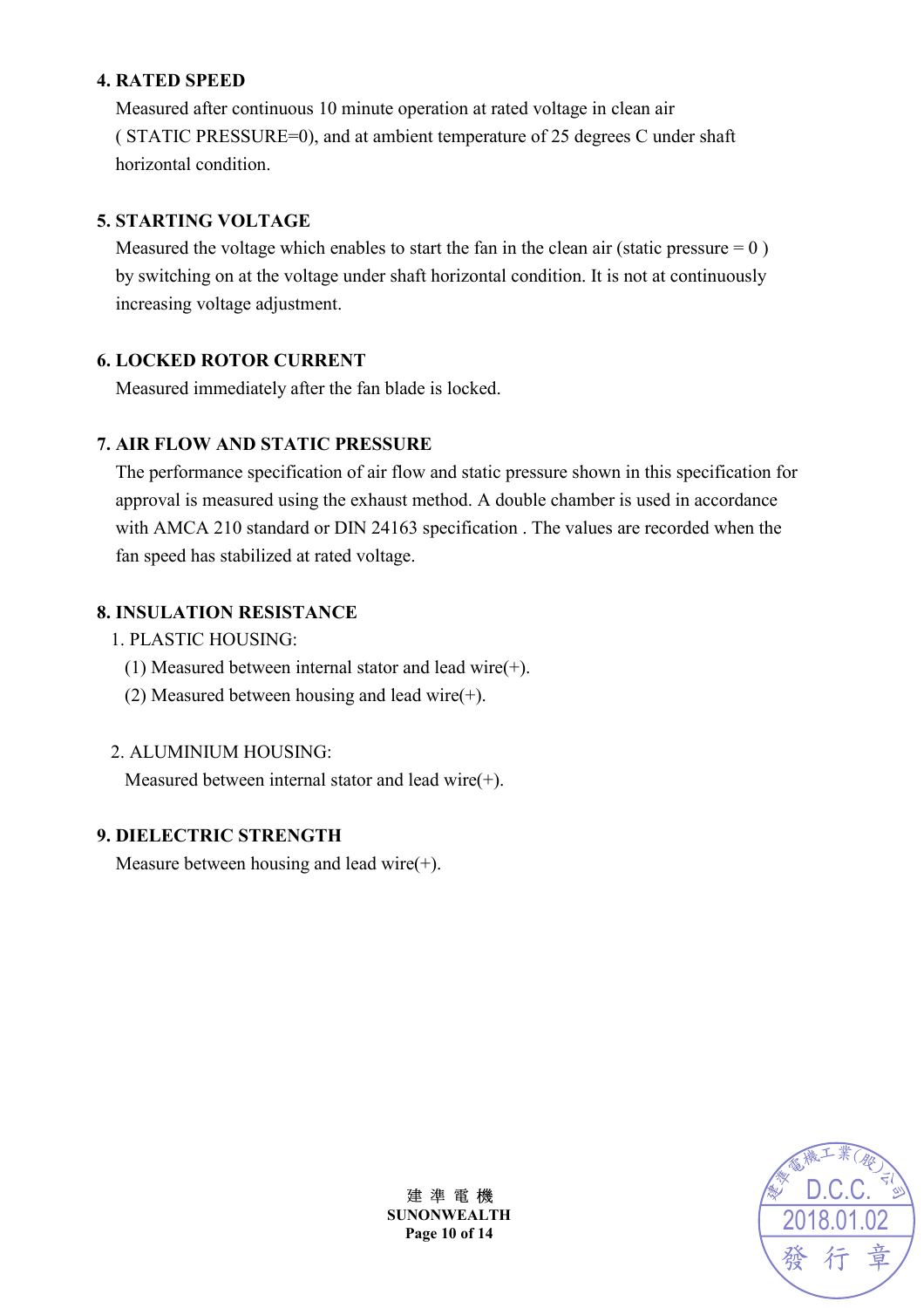# **V. NOTE**

#### Ⅰ**.SAFETY**

- 1. DO NOT use or operate this fan in excess of the limitations set forth in this specification. SUNON is not responsible for the non-performance of this fan and/or any damages resulting from its use, if it is not used or operated in accordance with the specifications.
- 2. SUNON recommends adding a protection circuit to the product or application in which this fan is installed, such as a thermo-fuse, or current-fuse or thermo-protector. The failure to use such a device may result in smoke, fire, electric shock by insulation degradation in cases of motor lock,motor lead short circuit, overload, or over voltage, and/or other failure.
- 3. SUNON recommends installing a protection device to the product or application in which this fan is installed if there is a possibility of reverse-connection between VDC (+) and GND (-). The failure to install such a device may result in smoke, fire, and/or destruction, although these conditions may not manifest immediately.
- 4. This fan must be installed and used in compliance with all applicable safety standards and regulations.
- 5. Use proper care when handling and/or installing this fan. Improper handling or installation of this fan may cause damage that could result in unsafe conditions.
- 6. Use proper care during installation and/or wiring. Failure to use proper care may cause damage to certain components of the fan including, but not limited to, the coil and lead wires, which could result in smoke and/or fire.
- 7. DO NOT use power or ground PWM to control the fan speed. If the fan speed needs to be adjusted, please contact SUNON to customize the product design for your application.
- 8. For critical or extreme environments, including non stop operation, please contact SUNON and we will gladly provide assistance with your product selection to ensure an appropriate cooling product for your application.



建 準 電 機 **SUNONWEALTH Page 11 of 14**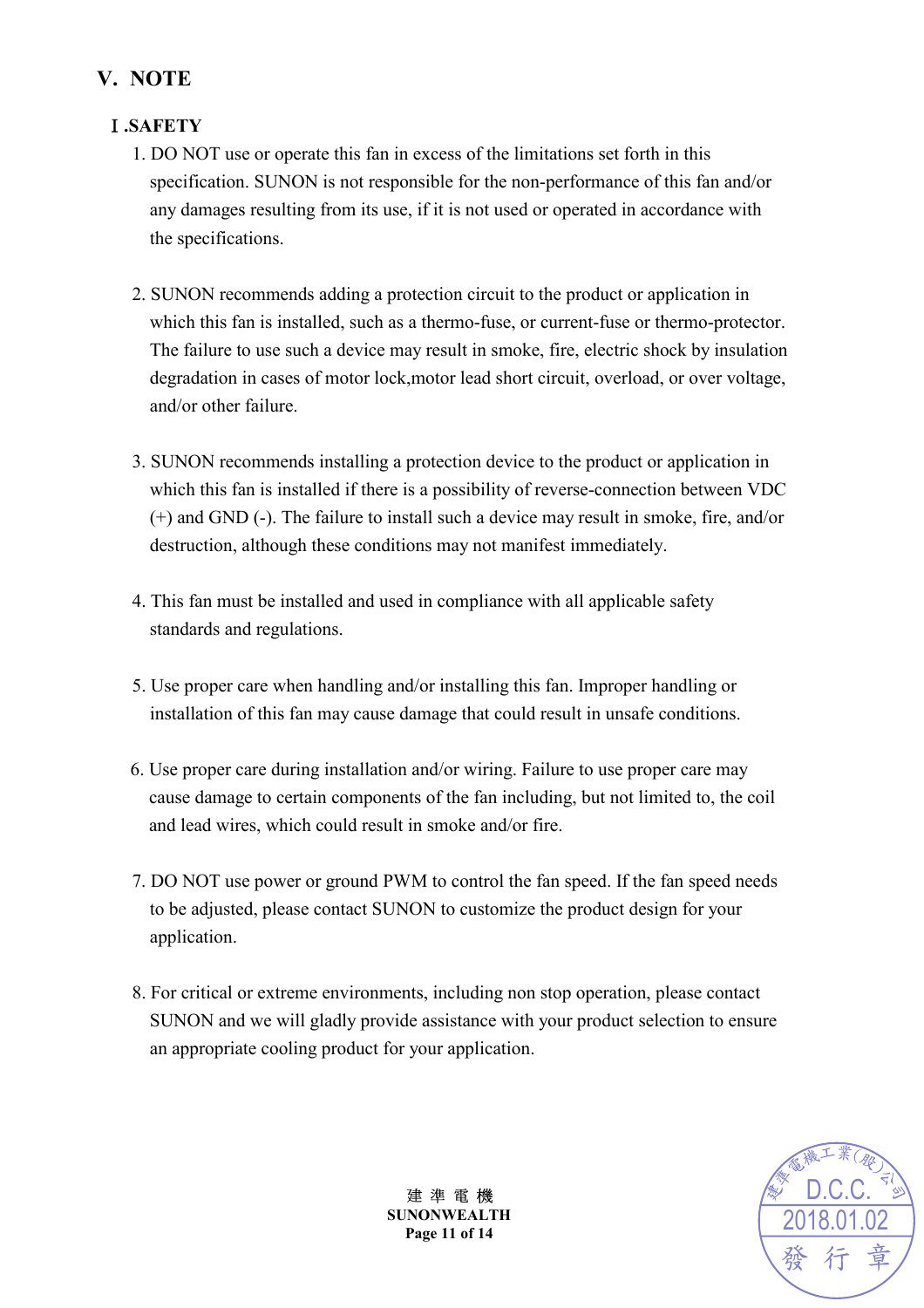# **II. SPECIFICATION MODIFICATION**

- 1. SUNON offers engineering assistance on fan installation and cooling system design.
- 2. All changes, modifications and/or revisions to the specifications, if any, are incorporated in the attached specifications.
- 3. No changes, modifications and/or revisions to these specifications are effective absent agreement, by both SUNON and the customer, in writing.
- 4. This fan will be shipped in accordance with the attached specification unless SUNON and the customer have agreed otherwise, in writing, as specified in Paragraph 3, above.

### **III. OTHER**

- 1. When building your device, please examine thoroughly any variation of EMC, temperature rise, life data, quality, etc. of this product by shock/drop/vibration testing, etc. If there are any problems or accidents in connection with this product, it should be mutually discussed and examined.
- 2. Use proper care when handling this fan. Components such as fan holders or bearings may be damaged, if touched with fingers or other objects. Additionally, static electricity (ESD) may damage the internal circuits of the fan.
- 3. DO NOT operate this fan in proximity to hazardous materials such as organic silicon, cyanogens, formalin, phenol, or corrosive gas environments including, but not limited to,  $H_2S$ ,  $SO_2$ ,  $NO_2$ , or  $Cl_2$ .
- 4. SUNON recommends that you protect this fan from exposure to outside elements such as dust, condensation, humidity or insects. Exposure of this fan to outside elements such as dust, condensation, humidity or insects may affect its performance and may cause safety hazards. SUNON does not warrant against damage to the product caused by outside elements.
- 5. This fan must be installed properly and securely. Improper mounting may cause harsh resonance, vibration, and noise.

建 準 電 機 **SUNONWEALTH Page 12 of 14** 

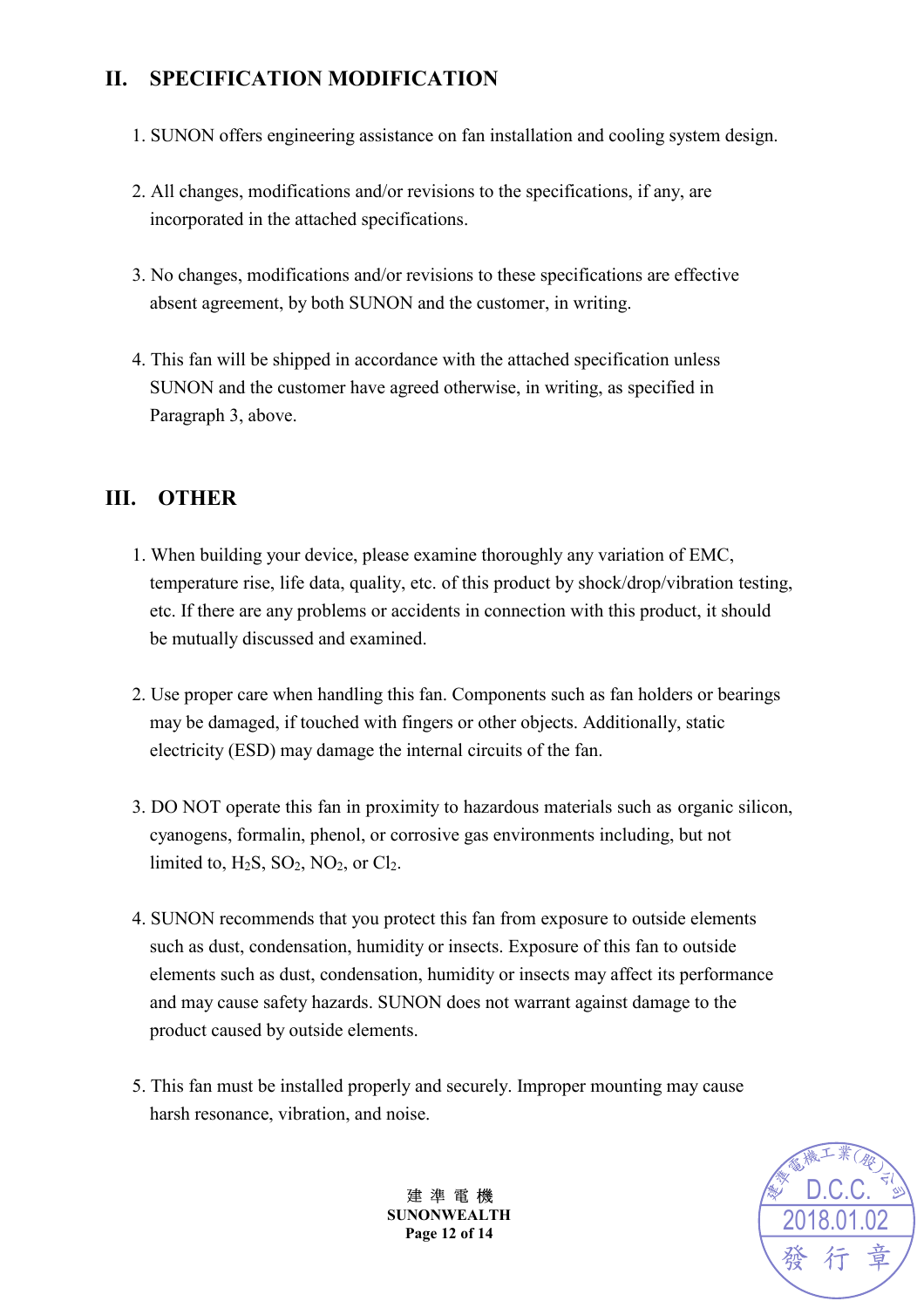- 6. Fan guards may prevent injury during handling or installation of the fan and are available for sale with this fan.
- 7. Unless otherwise noted, all testing of this fan is conducted at 25°C ambient temperature and sixty-five percent (65%) relative humidity.
- 8. DO NOT store this fan in an environment with high humidity. This fan must be stored in accordance with the attached specifications regarding storage temperature. If this fan is stored for more than 6 months, SUNON recommends functional testing before using.
- 9. SUNON reserves the right to use components from multiple sources at its discretion. The use of components from other sources will not affect the specifications as described herein.
- 10. The "Life Expectancy" of this fan has not been evaluated for use in combination with any end application. Therefore, the Life Expectancy Test Reports (L10 and MTTF Report) that relate to this fan are only for reference.

### **VI. WARRANTY**

This fan is warranted against all defects which are proved to be fault in our workmanship and material for one year from the date of our delivery. The sole responsibility under the warranty shall be limited to the repair of the fan or the replacement thereof, at SUNON's sole discretion. SUNON will not be responsible for the failures of its fans due to improper handing, misuse or the failure to follow specifications or instructions for use. In the event of warranty claim, the customer shall immediately notify SUNON for verification. SUNON will not be responsible for any consequential damage to the customer's equipment as a result of any fans proven to be defective.



建 準 電 機 **SUNONWEALTH Page 13 of 14**